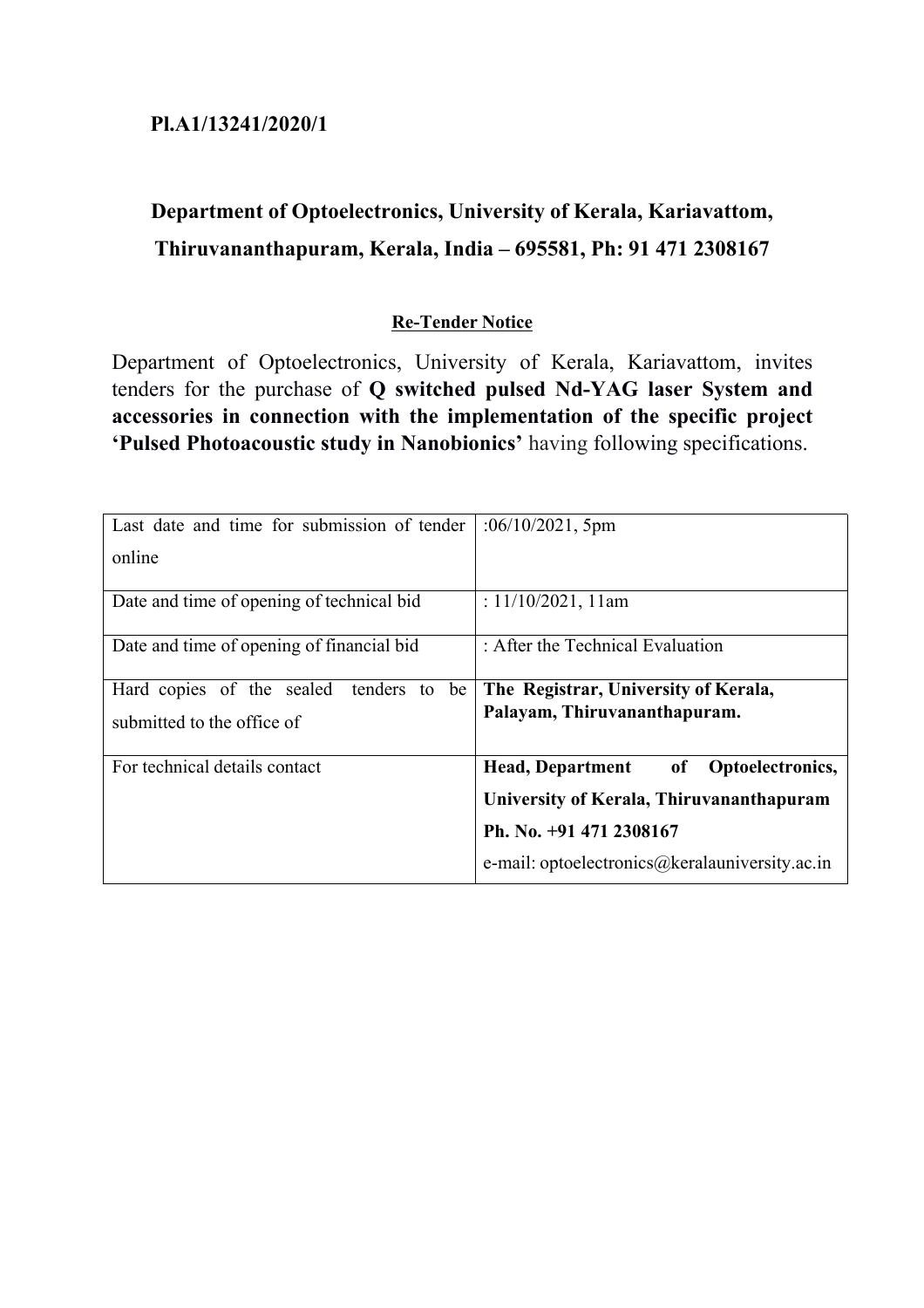### **Item 1- Q switched pulsed Nd-YAG laser system**

- With second (532 nm) and third harmonic (355 nm) generator
- Output energy

1064 nm – 1500 mJ or above

532 nm – 800 mJ or above

355 nm - 300 mJ or above

- $\bullet$  Pulse repetition rate  $-10$  Hz
- $\bullet$  Pulse width  $-10$  ns
- $\bullet$  Beam diameter 9.5 mm
- Pointing stability  $+/- 30$  µrad
- $\bullet$  Pulse length: 10-15 mrad @ 1064 nm
- Beam divergence <0.45 mrad
- Timing jitter: <0.5 ns
- Separation optics for the harmonic generators.
- Motorized/Manual optical attenuator for 1064 nm
- Beam dump shutter for 1064 nm.
- Water chiller for the laser system
- Mirrors and lenses with mount suitable for the three wavelength (1064 nm, 532 nm and 355 nm).
- The system must be software controlled for the selection of different laser parameters.
- Voltage: 220-250VAC
- Frequency: 50 Hz

#### **Item 2- Low power Q-switched Nd:YAG laser**

- Energy
	- $\circ$  1064 nm 50 mJ or above
	- $\circ$  532 nm 25 mJ or above
- Pulsewidth (Full width at half maximum)
	- $\circ$  1064 nm : 5 7 ns
	- $\circ$  532 nm : 3 5 ns
- $\bullet$  Linewidth : Minimum 1 cm<sup>-1</sup>
- Divergence : <3 mrad
- Beam Diameter : Minimum 3 (mm)
- $\bullet$  Jitter : 0.5 $\pm$ ns
- Energy Stability
	- o 1064 nm :Not Less than 0.6±%
	- o 532 nm : Not Less than 1.0±%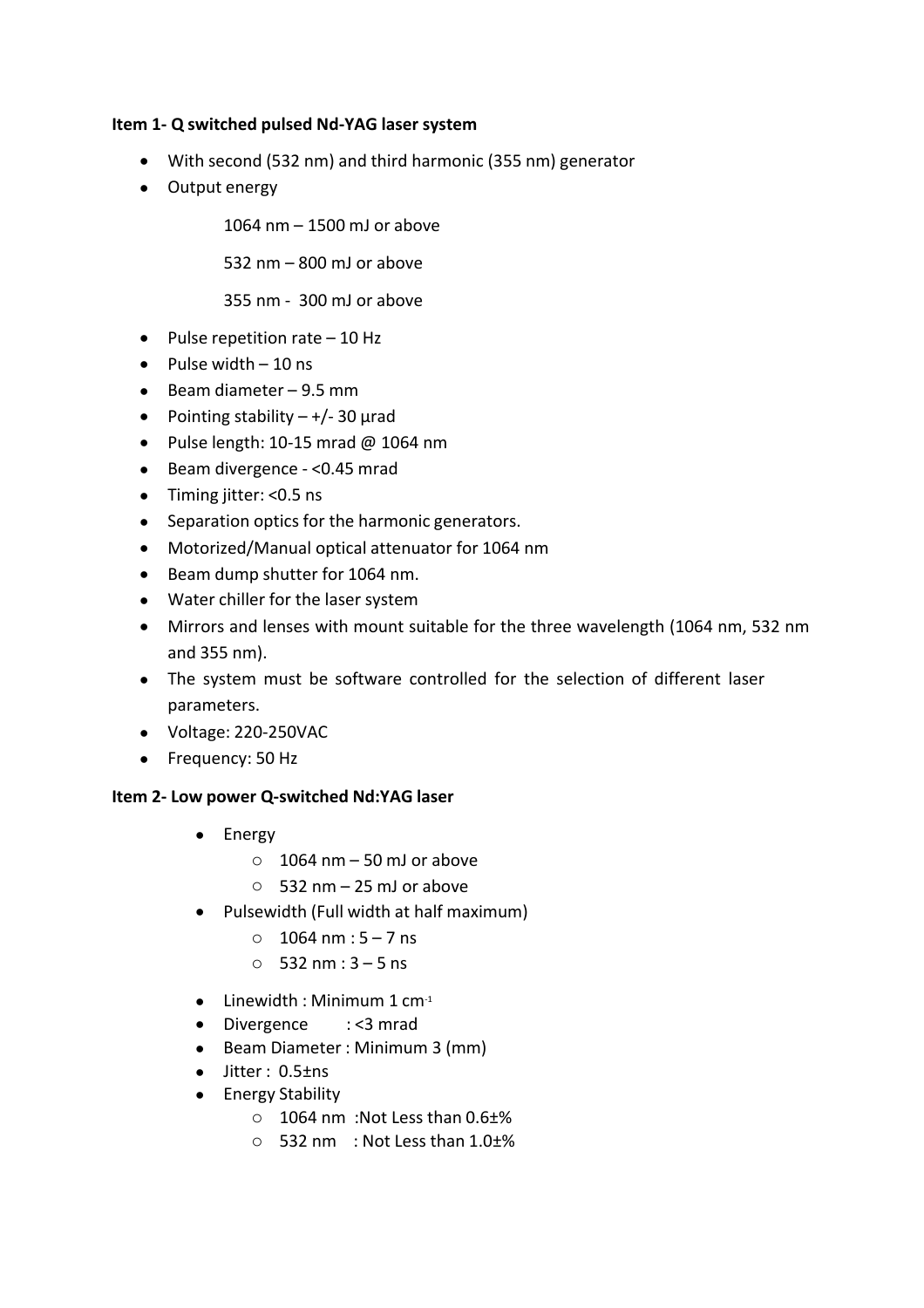- Polarization
	- o 1064 nm : Horizontal
	- o 532 nm : Vertical

#### **Accessories for Nd YAG laser system**

#### **1. Laser Safety Spectacles**

- $\bullet$  180 nm to 534 nm OD 7+
- $\bullet$  720 nm to 730 nm  $-$  OD 5+
- $\bullet$  730 nm to 740 nm OD 6+
- $\bullet$  740 nm to 1070 nm OD 7+
- Frame style F22 OTG Glasses or better
- Visible Light Transmission 10% or better
- Filter color Brown
- Lens material Polycarbonate
- Full field of view
- CE –Certified
- Number of Units required 5

#### **2. Laser Power and Energy Meter**

- Number of Channels: 2
- Measurement Rate: Up to 10 kHz pulses for pyroelectric, Up to 20 kHz for photodiode (peak to peak measurement)
- Sampling Rate minimum 250 kHz
- Resolution minimum 0.0004% of Range Full Scale
- Accuracy: minimum ±0.2 % for CW, ±1 % for Peak to Peak, Pulse to Pulse, and Integration Mode
- Photodiode Measurement: Average Power, Peak-to-Peak Power, Frequency
- Thermopile Measurement : Average Power, Single Shot Energy
- Frequency Measurement Range Minimum 1 Hz 250 kHz
- Computer Interfaces: USB and RS-232
- CE : Compliant
- RoHS :Compliant

#### **Energy sensors**

- Two sensors
	- 1. Energy Range –20 μJ to 10mJ
	- 2. EnergyRange 2mJ to 10J
- It should have <10mm diameter aperture
- Minimum Spectral Range of 0.24 to 2.2 µm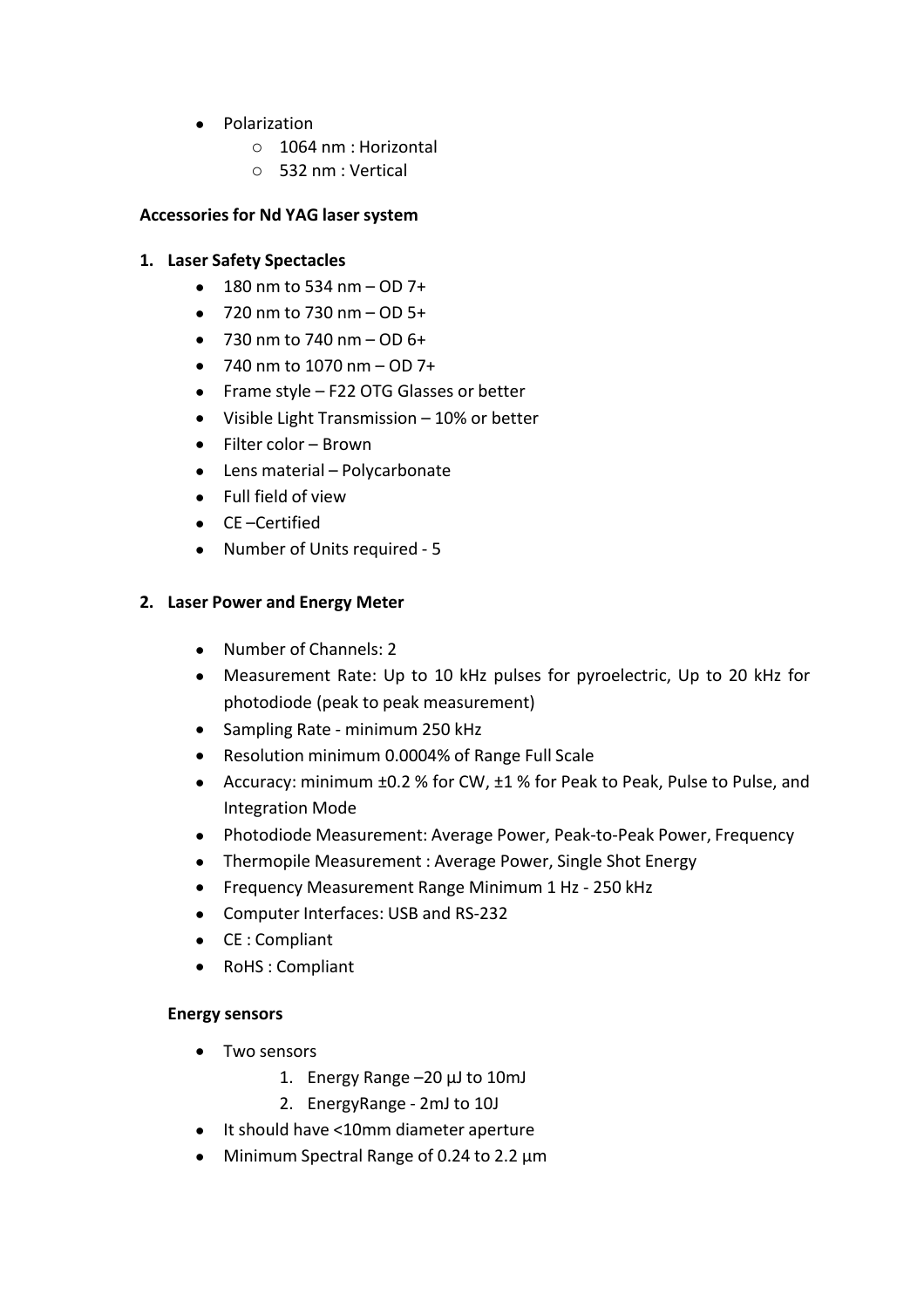- Maximum Average Power: 25W
- Maximum Pulse Width: 20 ms
- Maximum Repetition Rate 250 Hz with less than 1 ms pulse
- Damage Threshold- 4J/cm<sup>2</sup> for less than 100 ns pulses

#### **Power sensor**

- Maximum Measurable Power(W) :50 W
- $\bullet$  Minimum Active diameter: 2.40 cm<sup>2</sup>
- Maximum Average Power(W)(continuous) : 50 W
- Calibration Uncertainty (%): ±5
- Repeatability  $(\%)$ :  $\pm 1$
- Resolution (%):Minimum ±0.5
- $\bullet$  Linearity (%):  $\pm 1.5$
- $\bullet$  Uniformity (%):  $\pm 2$

## **General Conditions:**

- 1. Every tenderer should submit Tender fee of **Rs. 2,500/-**
- 2. Every tenderer should submit an Earnest Money Deposit (EMD) of **Rs. 70,000/-**
- 3. The tender shall be submitted in the **two bid** viz. Technical Bid and Financial Bid. Only those qualified in technical bid will be eligible for participating in financial bid. A presentation regarding the technical specification and item to be supplied shall be done beforethe technical evaluation committee if requested.
- 4. The bidder should be a manufacturer or their dealer specifically authorized by the manufacturer to quote on their behalf for this tender as per Manufacturer Authorization from and Indian agents of foreign principals, if any, who must have designed, manufactured, testedand supplied the equipment(s) similar to the type specified in the "Technical Specification". Such equipment must be of the most recent series/models incorporating the latest improvements in design. The models should be in successful operation for at least one year as on date of Bid Opening.
- 5. **Compliance Statement**: Along with the technical details provide a tabular column indicating whether the equipment quoted by you meets the specifications by indicating 'YES' or 'NO'. If 'YES', support the claim by providing original brochures. **Vendors should provide clear brochures/data sheets about the equipment and its working. Also include adequate proof for the claim regarding the performance.**
- 6. **Reference:** Names of Institutes with contact person and telephone/ email where similar equipment supplied by you in India shall be mentioned in the bid.